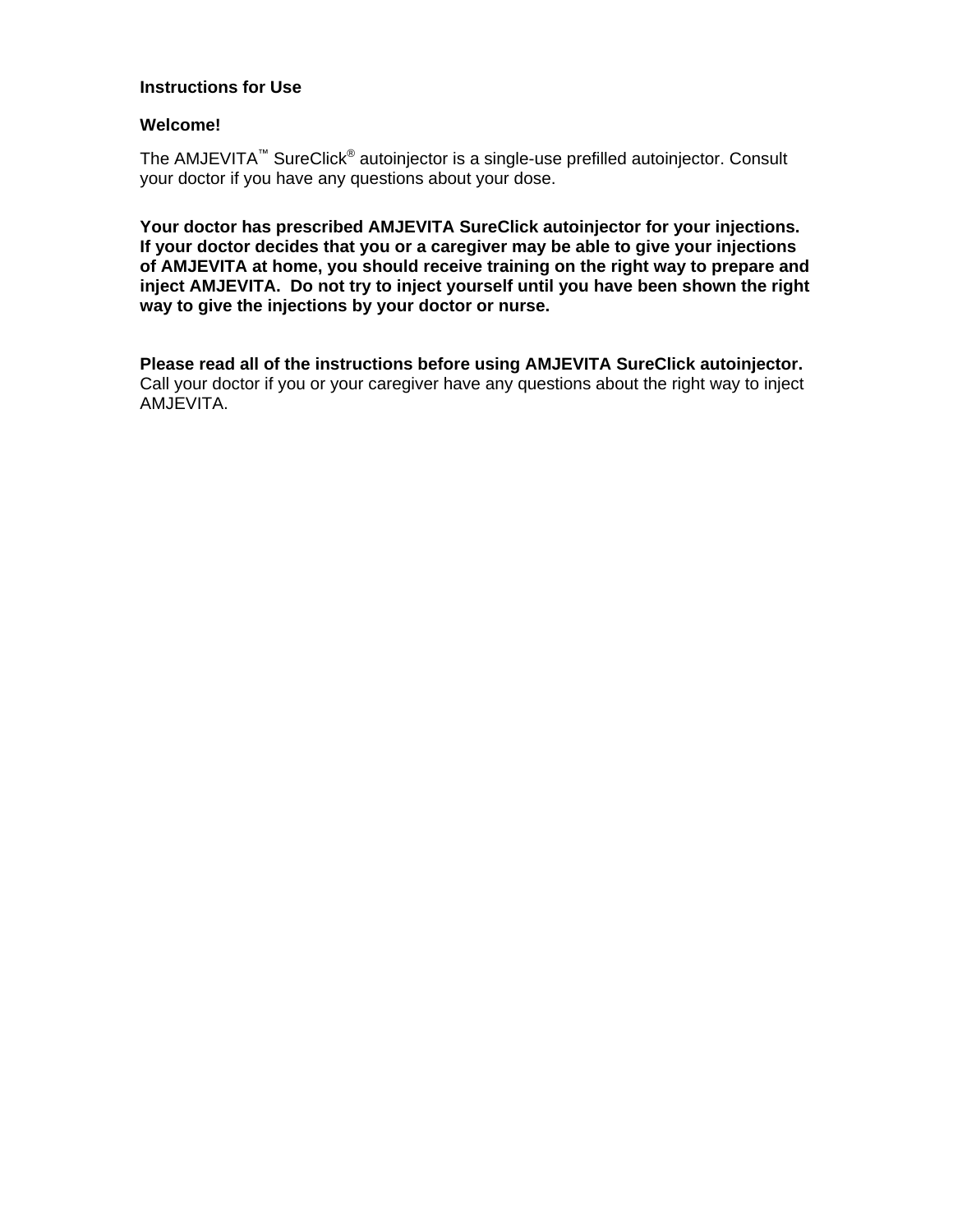**Instructions for Use AMJEVITA™ (am-jeh-vee'-tah) (adalimumab-atto) injection, for subcutaneous use** 

Single-Use Prefilled SureClick® Autoinjector

**Guide to parts** 



**Important:** Needle is inside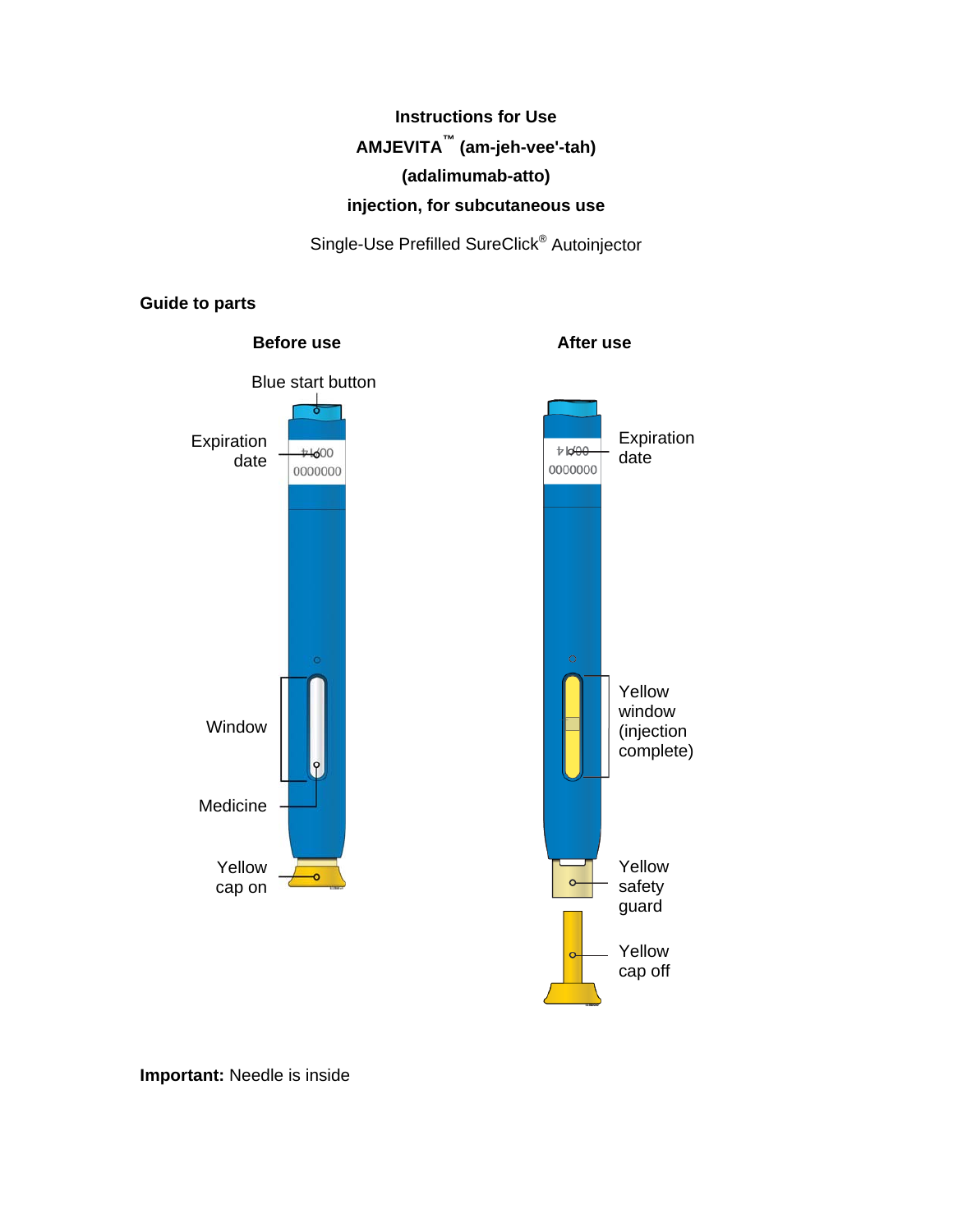# **Important**

# **Before you use an AMJEVITA SureClick autoinjector, read this important information: Storing your AMJEVITA SureClick autoinjectors**

- Keep the AMJEVITA SureClick autoinjector and all medicines out of the reach of children.
- Keep the AMJEVITA SureClick autoinjector in the original carton to protect from light or physical damage.
- The AMJEVITA SureClick autoinjector should be kept in the refrigerator 36° F to 46° F (2° C to 8° C).
- If needed, you may store the AMJEVITA SureClick autoiniector at room temperature up to 77° F (25° C) for up to **14** days. Throw away AMJEVITA if it has been kept at room temperature and not been used within **14** days.
- **Do not** store the AMJEVITA SureClick autoinjector in extreme heat or cold. For example, avoid storing in your vehicle's glove box or trunk.
- **Do not** freeze.

# **Using your AMJEVITA SureClick autoinjector**

- It is important that you do not try to give the injection unless you or your caregiver has received training from your doctor or nurse.
- **Do not** use the AMJEVITA SureClick autoinjector after the expiration date on the label.
- **Do not** shake the AMJEVITA SureClick autoinjector.
- **Do not** remove the yellow cap from the AMJEVITA SureClick autoinjector until you are ready to inject.
- **Do not** use the AMJEVITA SureClick autoinjector if it has been frozen.
- **Do not** use the AMJEVITA SureClick autoinjector if it has been dropped on a hard surface. Part of the AMJEVITA SureClick autoinjector may be broken even if you cannot see the break. Use a new AMJEVITA SureClick autoinjector, and call 1-800-77-AMGEN (1-800-772-6436).
- This product contains dry natural rubber, which is made from latex, within the yellow cap. Tell your doctor if you are allergic to latex.

For more information or help or call 1-800-77-AMGEN (1-800-772-6436).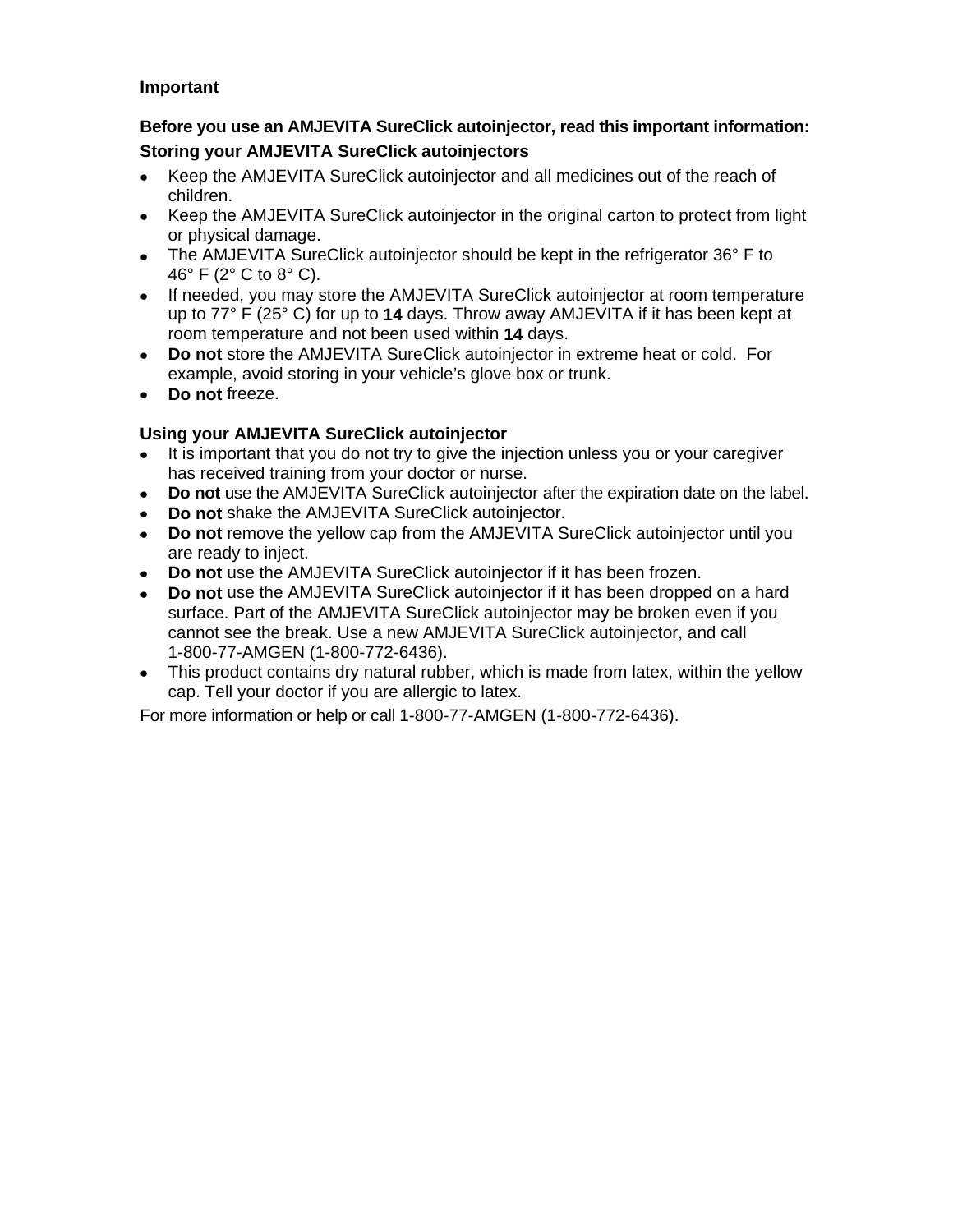# **Step 1: Prepare**

**A** Remove 1 AMJEVITA SureClick autoinjector from the package.

Carefully lift the autoinjector straight up out of the box.

Put the original package with any unused autoinjectors back in the refrigerator.

For a more comfortable injection, leave the autoinjector at room temperature for **15 to 30** minutes before injecting.

- **Do not** put the autoinjector back in the refrigerator once it has reached room temperature.
- **Do not** try to warm the autoinjector by using a heat source such as hot water or microwave.
- **Do not** shake the autoinjector.
- **Do not** remove the yellow cap from the autoinjector yet.

**B** Inspect the AMJEVITA SureClick autoinjector.



### **Make sure the medicine in the window is clear and colorless to slightly yellow.**

- **Do not** use the autoinjector if:
	- o The medicine is cloudy or discolored, or contains flakes or particles.
	- o Any part appears cracked or broken.
	- o The autoinjector has been dropped.
	- o The yellow cap is missing or not securely attached.
	- o The expiration date printed on the label has passed.

In all cases, use a new autoinjector, and call 1-800-77-AMGEN (1-800-772-6436).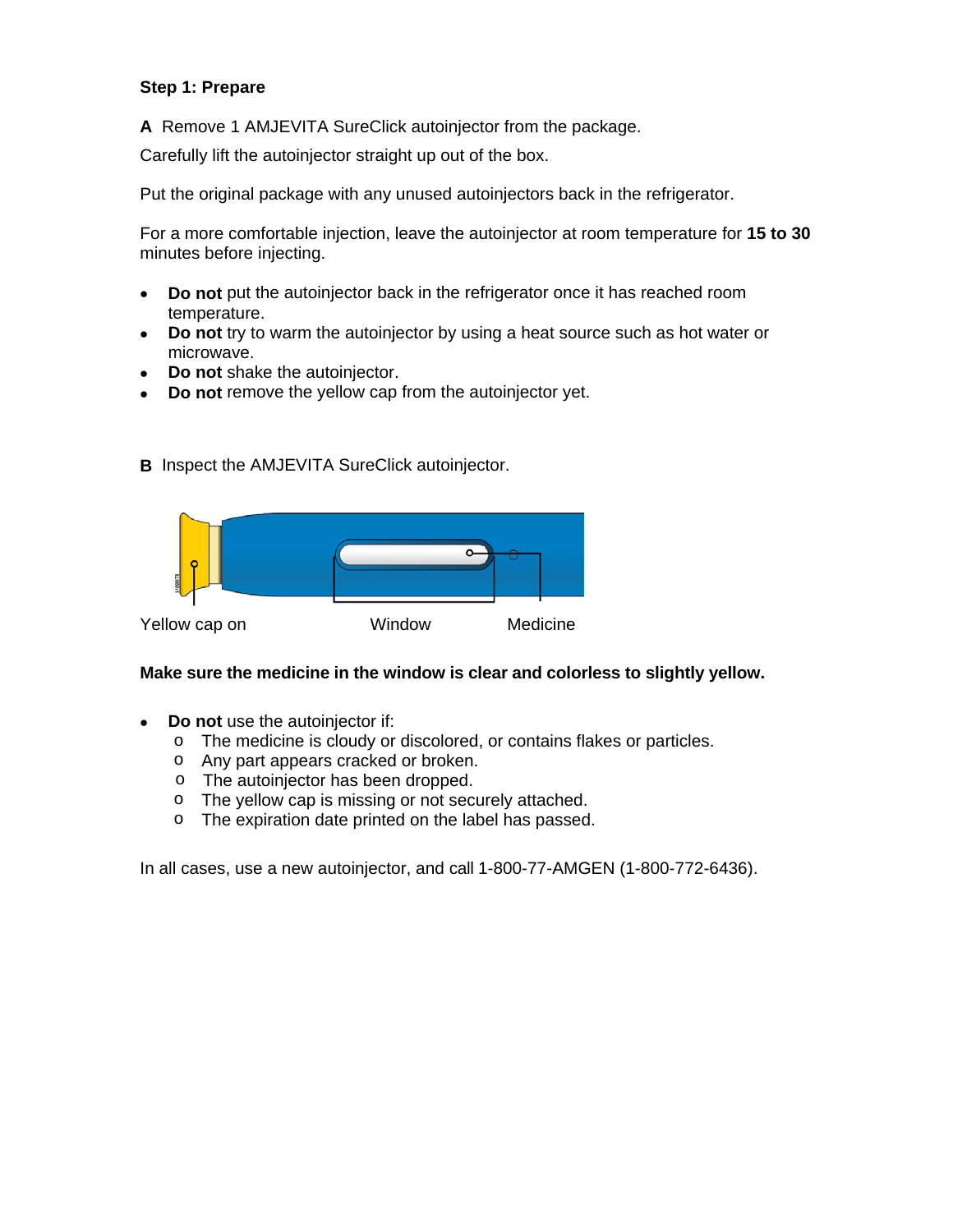**C** Gather all materials needed for your injection.

Wash your hands thoroughly with soap and water.

On a clean, well-lit work surface, place the:

- New autoinjector
- Alcohol wipes
- Cotton ball or gauze pad
- Adhesive bandage
- Sharps disposal container



**D** Prepare and clean your injection site.



# **You can use:**

- Your thigh
- Stomach area (abdomen), except for a **2**-inch area right around your navel (belly button)

Clean your injection site with an alcohol wipe. Let your skin dry.

- **Do not** fan or blow on the clean area.
- **Do not** touch this area again before injecting.
- Choose a different site each time you give yourself an injection. If you need to use the same injection site, make sure it is not the same spot on the injection site you used the last time.
	- o **Do not** inject into areas where the skin is tender, bruised, red, or hard. Avoid injecting into areas with scars or stretch marks.
- If you have psoriasis, you should avoid injecting directly into raised, thick, red, or scaly skin patch or lesion.
- **Do not** inject through your clothes.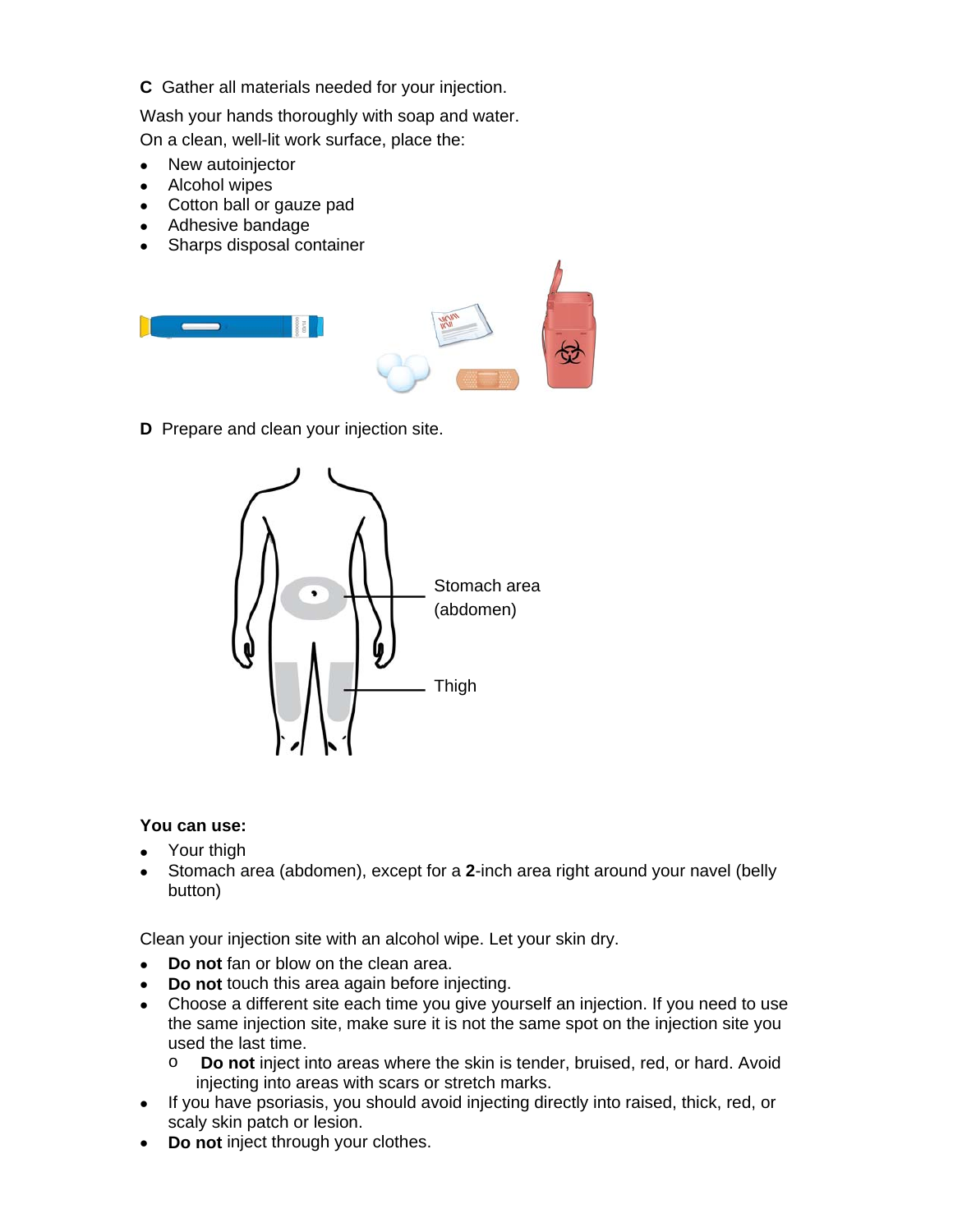# **Step 2: Get ready**

**E** Pull yellow cap straight off when you are ready to inject.



It is normal to see a drop of liquid at the end of the needle or yellow safety guard.

- **Do not** twist or bend the yellow cap.
- **Do not** put the yellow cap back onto the autoinjector.
- **Do not** remove the yellow cap from the autoinjector until you are ready to inject.

**F** Stretch or pinch your injection site to create a firm surface.

# **Stretch method**

Stretch the skin firmly by moving your thumb and fingers in opposite directions, creating an area about **2** inches wide.

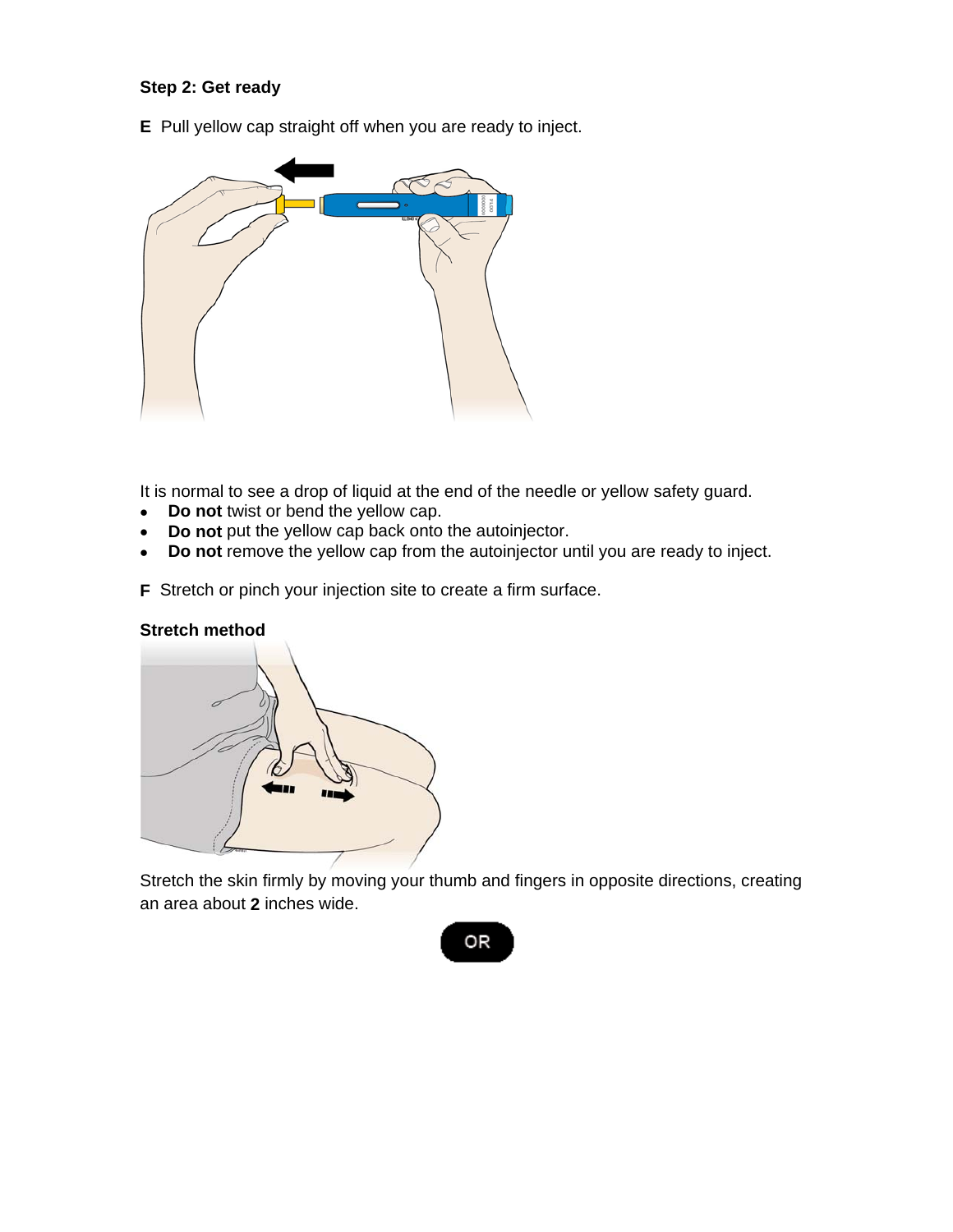# **Pinch method**



Pinch the skin firmly between your thumb and fingers, creating an area about **2** inches wide.

**Important:** Keep the skin stretched or pinched while injecting.

# **Step 3: Inject**

**G** Hold the stretch or pinch. With the yellow cap off, **place** the autoinjector on your skin at 90 degrees.



**Important:** Do not touch the blue start button yet.

**H** Firmly **push** the autoinjector down onto skin until it stops moving.



**Important:** You must push all the way down but do not touch blue start button until you are ready to inject.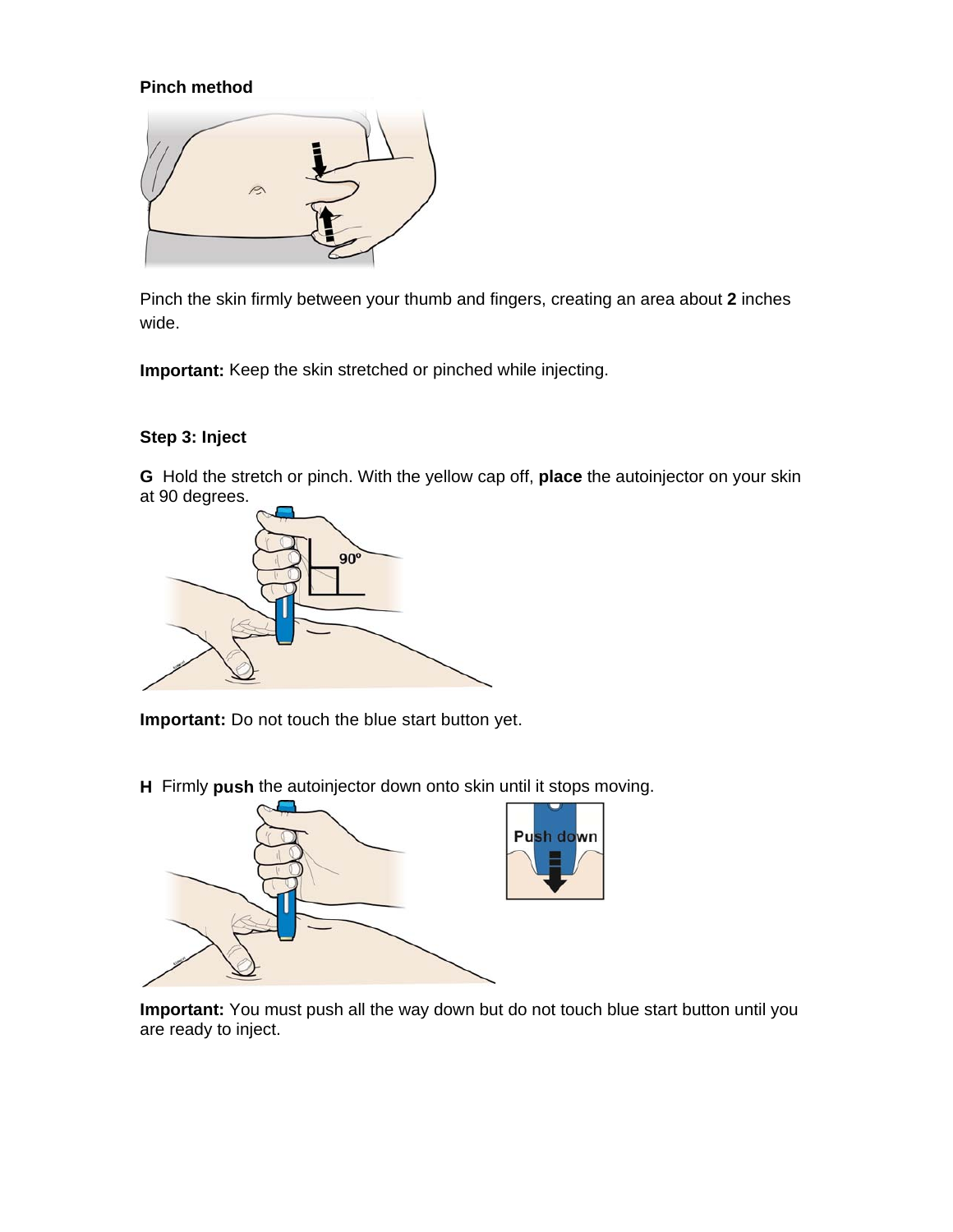**I** When you are ready to inject, **press** the blue start button.



**J** Keep **pushing** down on your skin. Your injection could take about **10** seconds.





**Note:** After you remove autoinjector from your skin, the needle will be automatically covered.

**Important:** When you remove the autoinjector, if the window has not turned yellow, or if it looks like the medicine is still injecting, this means you have not received a full dose. Call your doctor immediately.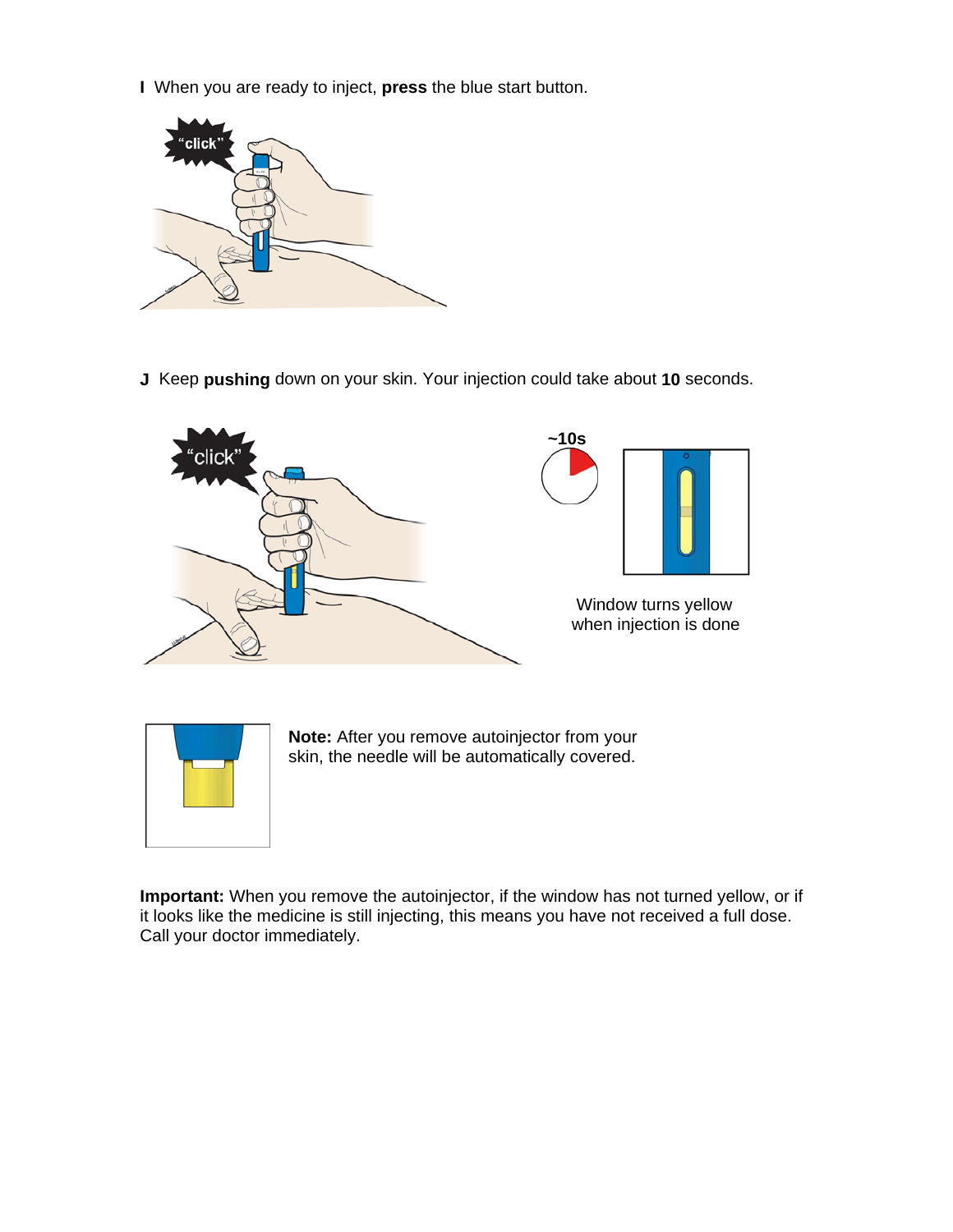# **Step 4: Finish**

**K** Discard (throw away) the used autoinjector and the yellow cap.



- Put the used SureClick autoinjector in an FDA-cleared sharps disposal container right away after use. Do not throw away (dispose of) the SureClick autoinjector in your household trash.
- If you do not have an FDA-cleared sharps disposal container, you may use a household container that is:
	- o made of a heavy-duty plastic,
	- $\circ$  can be closed with a tight-fitting, puncture-resistant lid, without sharps being able to come out,
	- o upright and stable during use,
	- o leak-resistant, and
	- o properly labeled to warn of hazardous waste inside the container.
- When your sharps disposal container is almost full, you will need to follow your community guidelines for the right way to dispose of your sharps disposal container. There may be state or local laws about how you should throw away used needles and syringes. For more information about safe sharps disposal, and for specific information about sharps disposal in the state that you live in, go to the FDA's website at: http://www.fda.gov/safesharpsdisposal
- **Do not** reuse the autoinjector.
- **Do not** dispose of your used sharps disposal container in your household trash unless your community guidelines permit this. **Do not** recycle your used sharps disposal container.

**Important:** Always keep the sharps disposal container out of the reach of children.

**L** Examine the injection site.

If there is blood, press a cotton ball or gauze pad on your injection site. **Do not** rub the injection site.Apply an adhesive bandage if needed.

Please see the Medication Guide for AMJEVITA and accompanying Prescribing Information.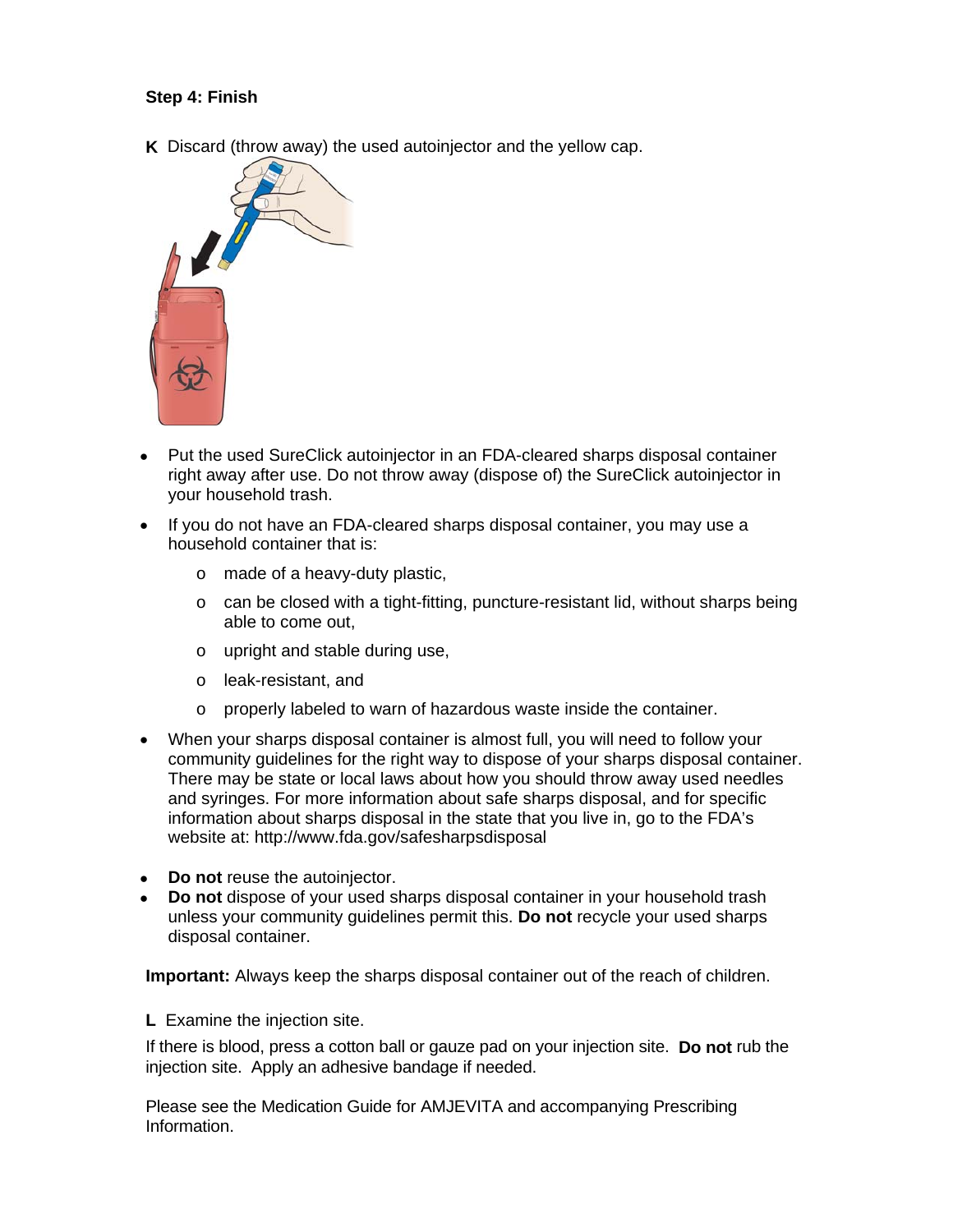### **Commonly asked questions**

### **What will happen if I press the blue start button before I am ready to do the injection on my skin?**

Even when you press the blue start button, the injection will only happen when the yellow safety guard is also pushed into the autoinjector.

### **Can I move the autoinjector around on my skin while I am choosing an injection site?**

It is okay to move the autoinjector around on the injection site as long as you **do not** press the blue start button. However, if you press the blue start button and the yellow safety guard is pushed into the autoinjector, the injection will begin.

### **Can I release the blue start button after I start my injection?**

You can release the blue start button, but continue to hold the autoinjector firmly against your skin during the injection.

### **Will the blue start button pop up after I release my thumb?**

The blue start button may not pop up after you release your thumb if you held your thumb down during the injection. This is okay.

### **What do I do if I didn't hear a click after pushing the device down on my skin for 10 seconds?**

If you didn't hear a click, you can confirm a complete injection by checking that the window has turned yellow.

### **Whom do I contact if I need help with the autoinjector or my injection?**

If you have any questions about the autoinjector, its storage, or about your injection, call 1-800-77-AMGEN (1-800-772-6436) for help.

This Instructions for Use has been approved by the U.S. Food and Drug Administration.



### **Manufactured by**:

Amgen Inc. One Amgen Center Drive Thousand Oaks, California 91320-1799 US License Number 1080

2016 All rights reserved. 1xxxxxx Issued: 9/2016 v1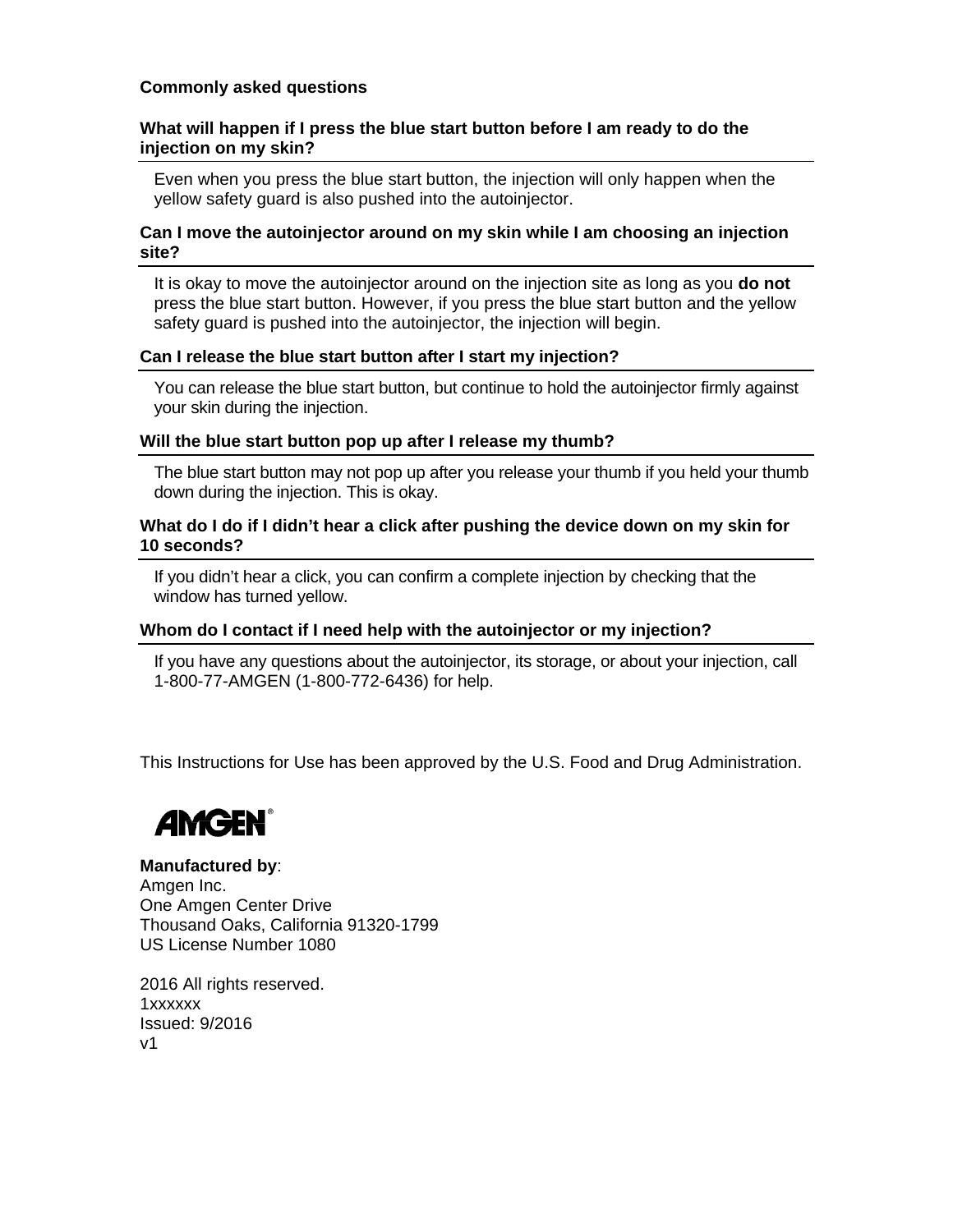# **APPENDIX 1 – REFERENCE GUIDE**



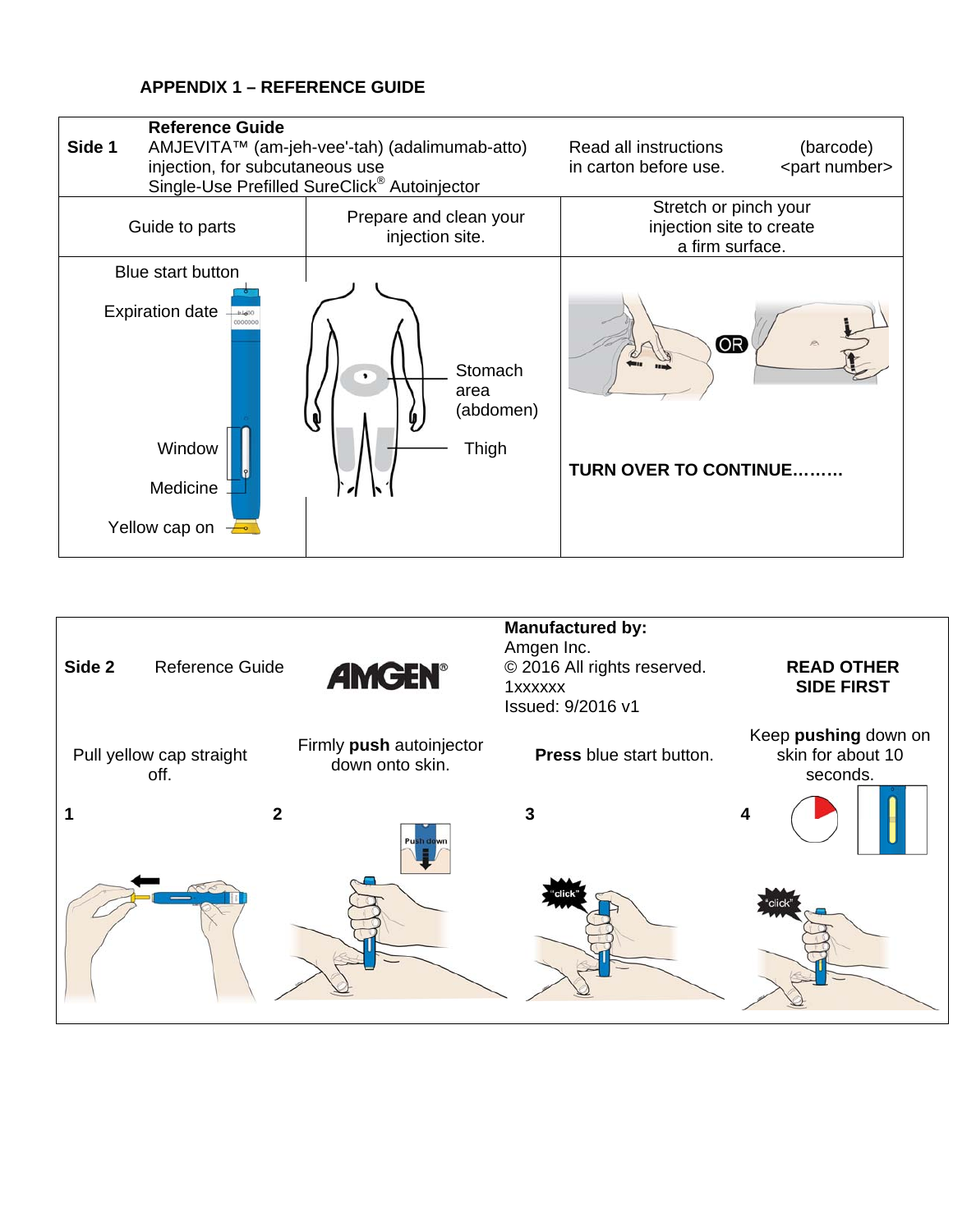### **Instructions for Use**

### **Welcome!**

AMJEVITA™ is supplied as a single-use prefilled syringe. Consult your doctor if you have any questions about your dose.

**Your doctor has prescribed AMJEVITA prefilled syringe for your injections. If your doctor decides that you or a caregiver may be able to give your injections of AMJEVITA at home, you should receive training on the right way to prepare and inject AMJEVITA. Do not try to inject yourself until you have been shown the right way to give the injections by your doctor or nurse.** 

**Please read all of the instructions before using the AMJEVITA prefilled syringe.**  Call your doctor if you or your caregiver have any questions about the right way to inject AMJEVITA.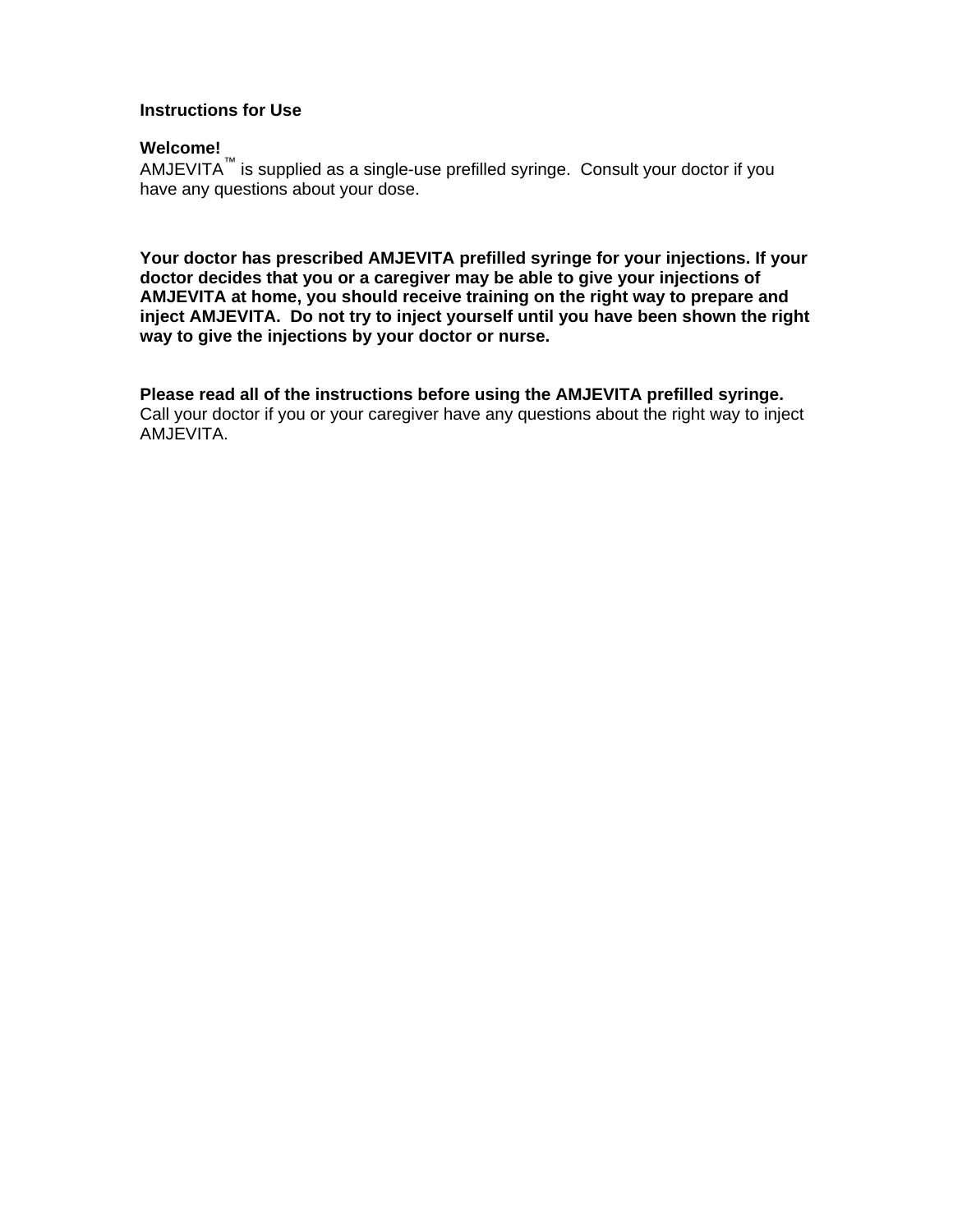# **Instructions for Use AMJEVITA™ (am-jeh-vee'-tah) (adalimumab-atto) injection, for subcutaneous use**

Single-Use Prefilled AMJEVITA Syringe

## **Guide to parts**



**Important:** The needle is covered by the needle cap before use.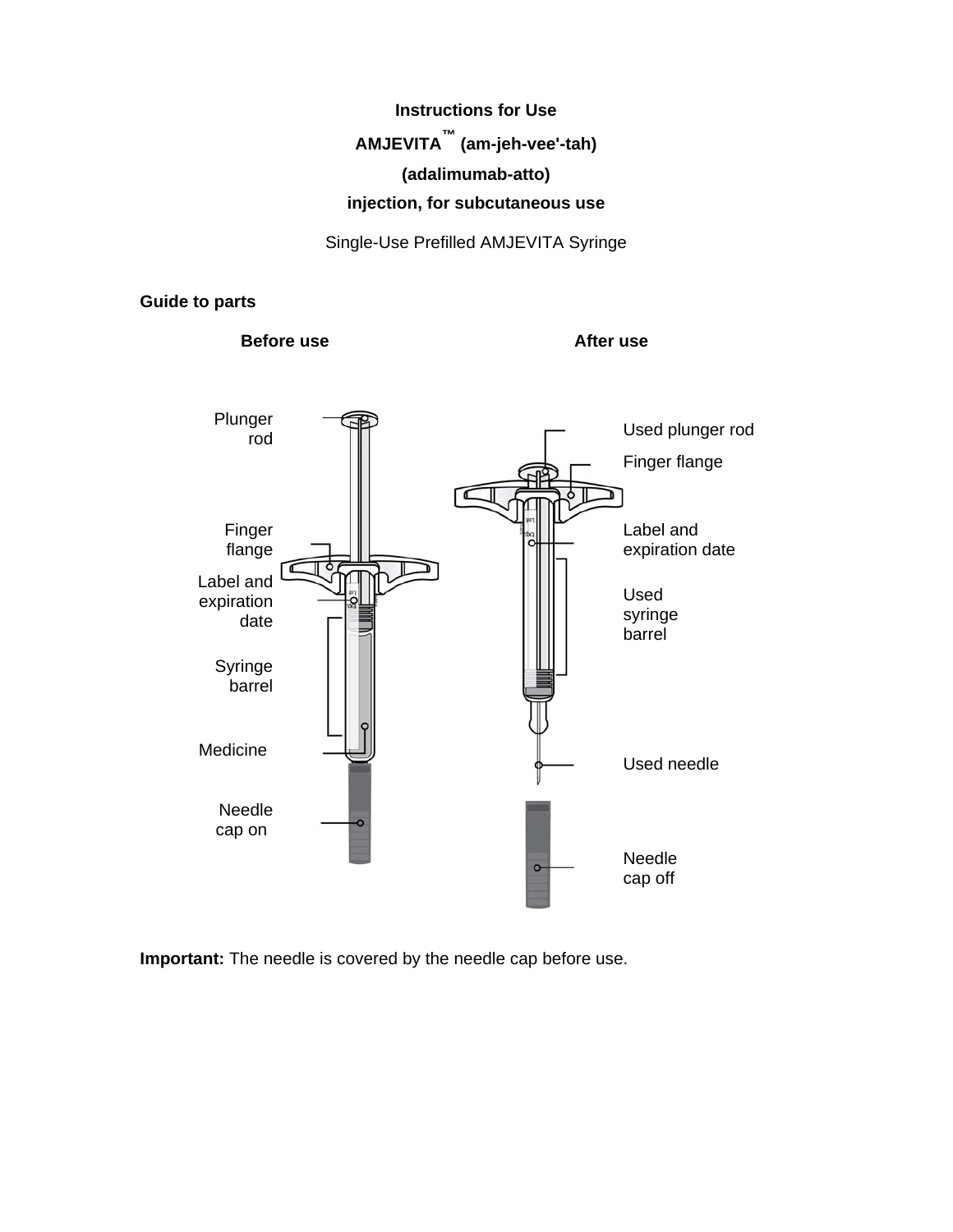# **Important**

# **Before you use an AMJEVITA prefilled syringe, read this important information: Storing your AMJEVITA prefilled syringes**

- Keep the AMJEVITA prefilled syringe and all medicines out of the reach of children.
- Keep the AMJEVITA prefilled syringe in the original carton to protect from light or physical damage.
- The AMJEVITA prefilled syringe should be kept in the refrigerator  $36^{\circ}$  F to  $46^{\circ}$  F  $(2^{\circ} \text{C to } 8^{\circ} \text{C}).$
- If needed, you may store the AMJEVITA prefilled syringe at room temperature up to 77° F (25° C) for up to **14** days. Throw away AMJEVITA if it has been kept at room temperature and has not been used within **14** days.
- **Do not** store the AMJEVITA prefilled syringe in extreme heat or cold. For example, avoid storing in your vehicle's glove box or trunk.
- **Do not** freeze.

# **Using your AMJEVITA prefilled syringe**

- It is important that you do not try to give the injection unless you or your caregiver has received training from your doctor or nurse.
- **Do not** use the AMJEVITA prefilled syringe after the expiration date on the label.
- **Do not** shake the AMJEVITA prefilled syringe.
- **Do not** remove the needle cap from the AMJEVITA prefilled syringe until you are ready to inject.
- **Do not** use the AMJEVITA prefilled syringe if it has been frozen.
- **Do not** use the AMJEVITA prefilled syringe if it has been dropped on a hard surface. Part of the AMJEVITA prefilled syringe may be broken even if you cannot see the break. Use a new AMJEVITA prefilled syringe, and call 1-800-77-AMGEN (1-800-772-6436).
- This product contains dry natural rubber, which is made from latex, within the needle cap. Tell your doctor if you are allergic to latex.

For more information or help call 1-800-77-AMGEN (1-800-772-6436).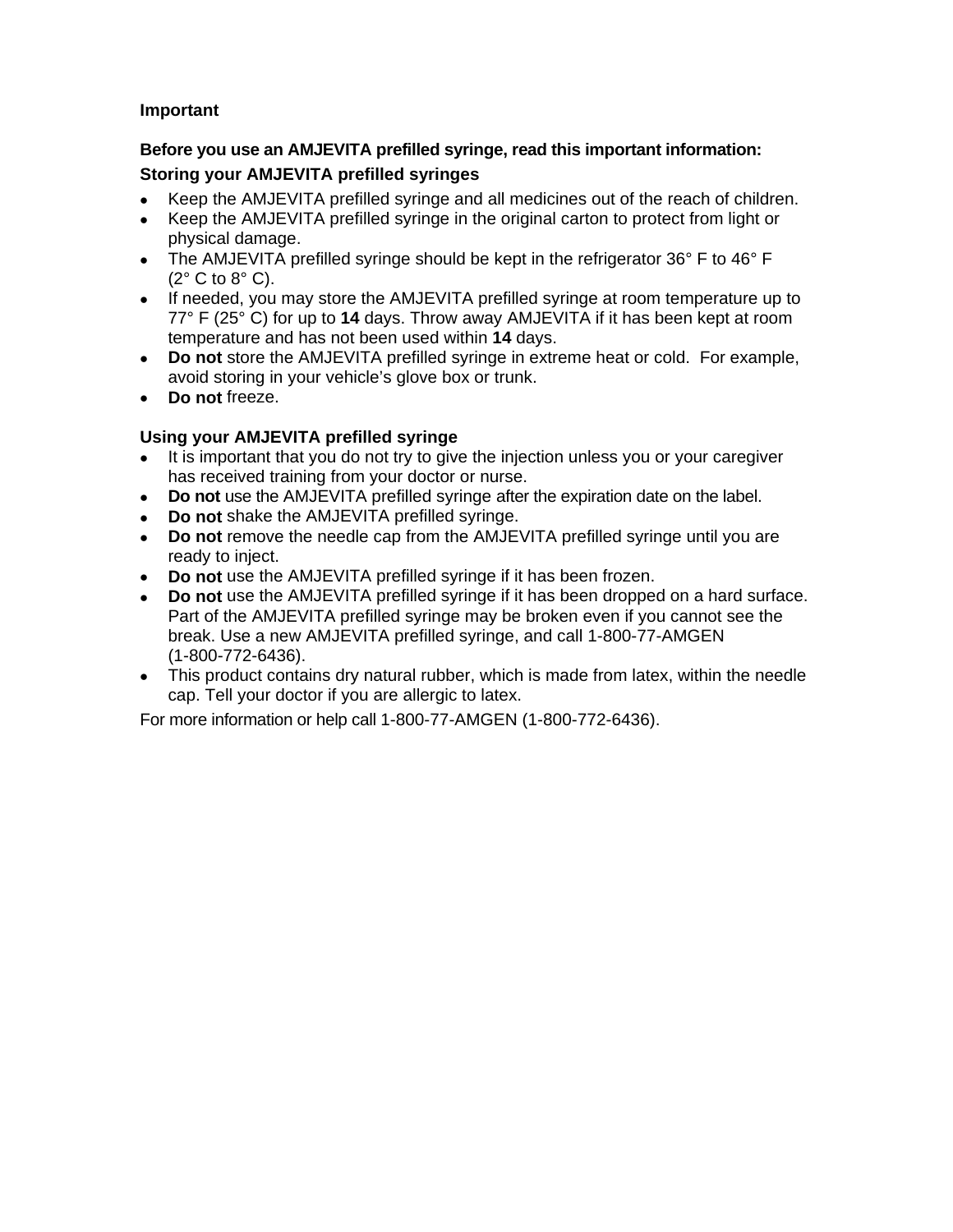# **Step 1: Prepare**

**A** Remove the prefilled syringe carton from the refrigerator.

Remove the number of AMJEVITA prefilled syringes you need for your injection from the carton. Grab the **syringe barrel** to remove the prefilled syringe from the tray as shown.





 **Grab Syringe Barrel** 

Place your finger or thumb on the edge of the tray to secure it while you remove the syringe.

Put the original carton with any unused prefilled syringes back in the refrigerator.

For safety reasons:

- **Do not** grab the plunger rod.
- **Do not** grab the needle cap.
- **Do not** remove the needle cap until you are ready to inject.
- **Do not** remove the finger flange. The finger flange is part of the syringe.

For a more comfortable injection, leave the syringe at room temperature for **15 to 30** minutes before injecting.

- **Do not** put the syringe back in the refrigerator once it has reached room temperature.
- **Do not** try to warm the syringe by using a heat source such as hot water or microwave.
- **Do not** leave the syringe in direct sunlight.
- **Do not** shake the syringe.

**Important:** Always hold the prefilled syringe by the syringe barrel.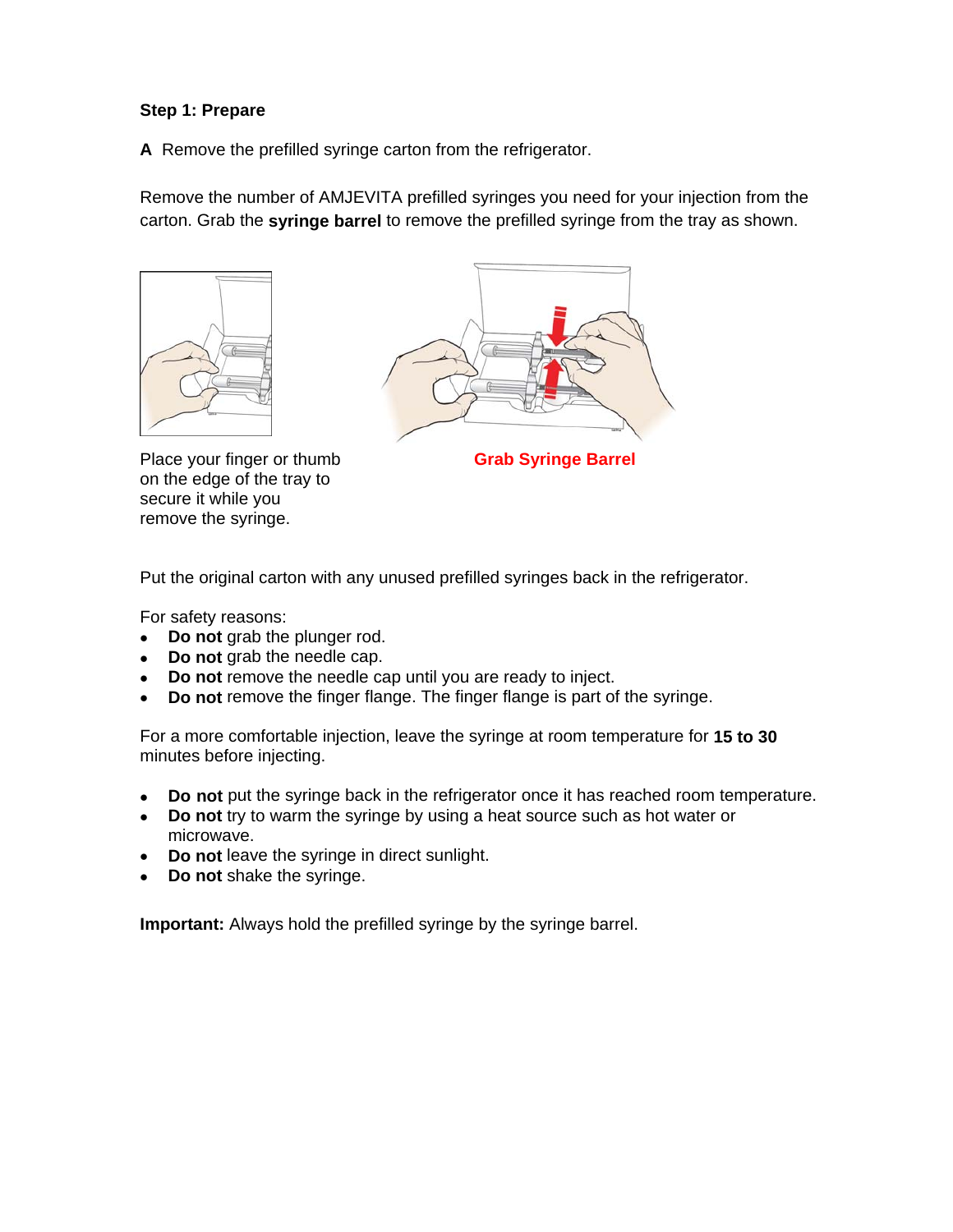# **B** Inspect the AMJEVITA prefilled syringe.



# **Always hold the syringe by the syringe barrel.**

# **Make sure the medicine in the syringe is clear and colorless to slightly yellow.**

- **Do not** use the syringe if:
	- o The medicine is cloudy or discolored, or contains flakes or particles.
	- o Any part appears cracked or broken.
	- o The needle cap is missing or not securely attached.
	- o The expiration date printed on the label has passed.

In all cases, use a new syringe, and call 1-800-77-AMGEN (1-800-772-6436).

**C** Gather all materials needed for your injection(s).

Wash your hands thoroughly with soap and water.

On a clean, well-lit work surface, place the:

- New syringe(s)
- Alcohol wipes
- Cotton ball or gauze pad
- Adhesive bandage
- Sharps disposal container

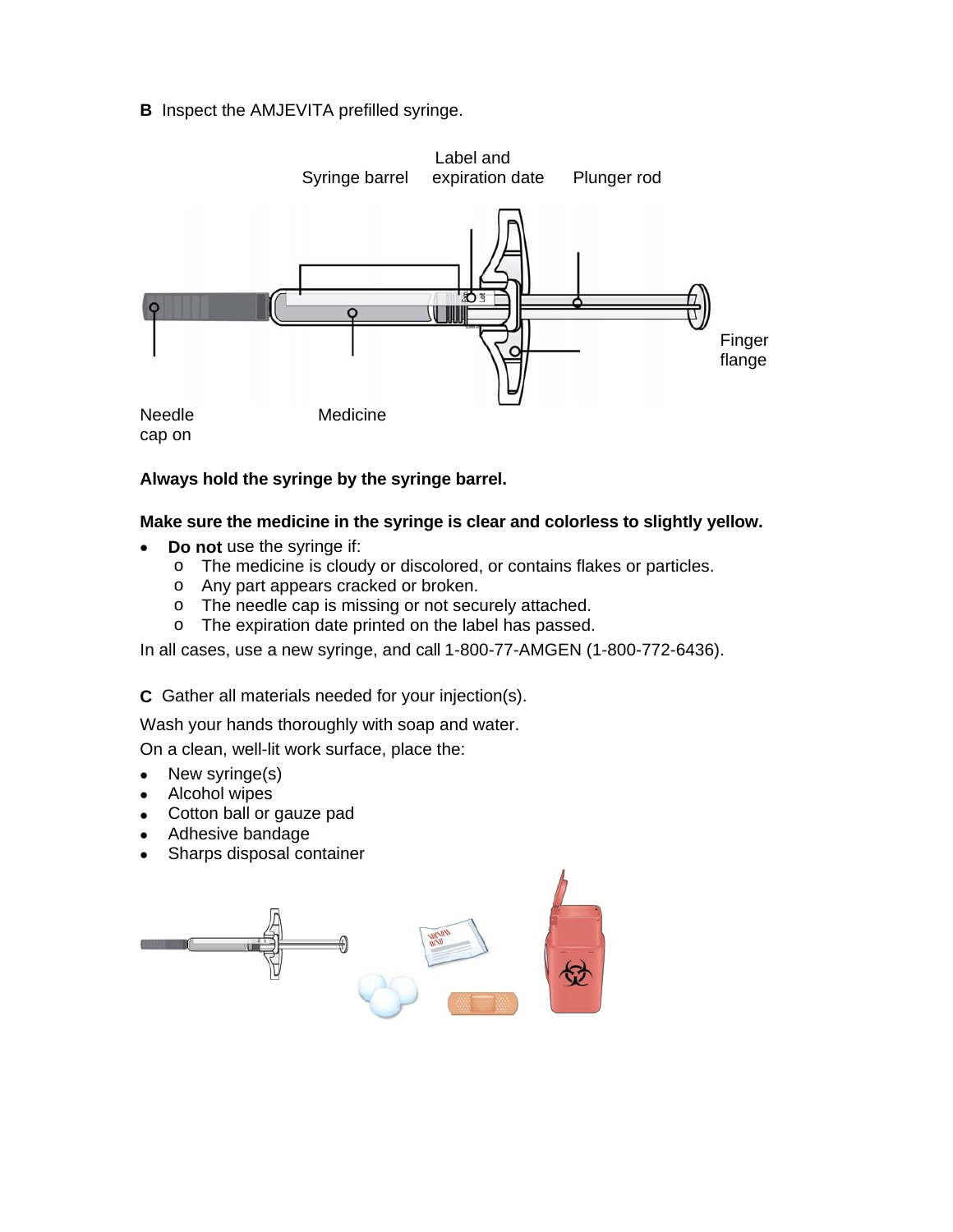**D** Prepare and clean your injection site(s).



# **You can use:**

- Your thigh
- Stomach area (abdomen), except for a **2**-inch area right around your navel (belly button)

Clean your injection site with an alcohol wipe. Let your skin dry.

- **Do not** fan or blow on the clean area.
- **Do not** touch this area again before injecting.
- Choose a different site each time you give yourself an injection. If you need to use the same injection site, make sure it is not the same spot on the injection site you used the last time.
	- o **Do not** inject into areas where the skin is tender, bruised, red, or hard. Avoid injecting into areas with scars or stretch marks.
- If you have psoriasis, you should avoid injecting directly into raised, thick, red, or scaly skin patch or lesion.
- **Do not** inject through your clothes.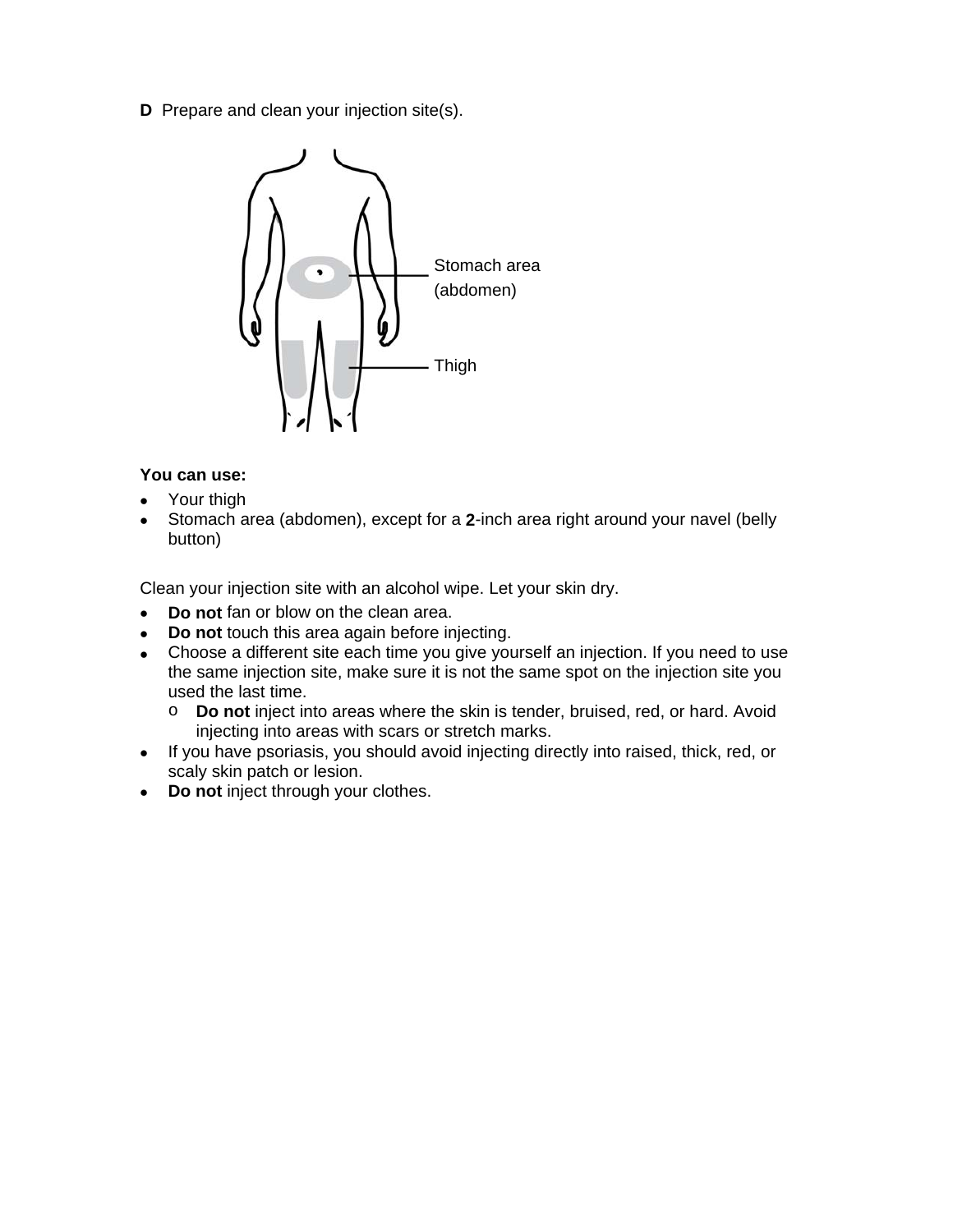# **Step 2: Get ready**

**E** Hold the prefilled syringe by the syringe barrel with the needle cap pointing up. Carefully pull the needle cap straight off and away from your body when you are ready to inject.



# **It is normal to see a drop of liquid at the end of the needle.**

- **Do not** twist or bend the needle cap.
- **Do not** put the needle cap back onto the syringe.
- **Do not** remove the needle cap from the syringe until you are ready to inject.

**Important:** Throw the needle cap into the sharps disposal container provided.

**F** Pinch your injection site to create a firm surface.



Pinch the skin firmly between your thumb and fingers, creating an area about **2** inches wide.

**Important:** Keep the skin pinched while injecting.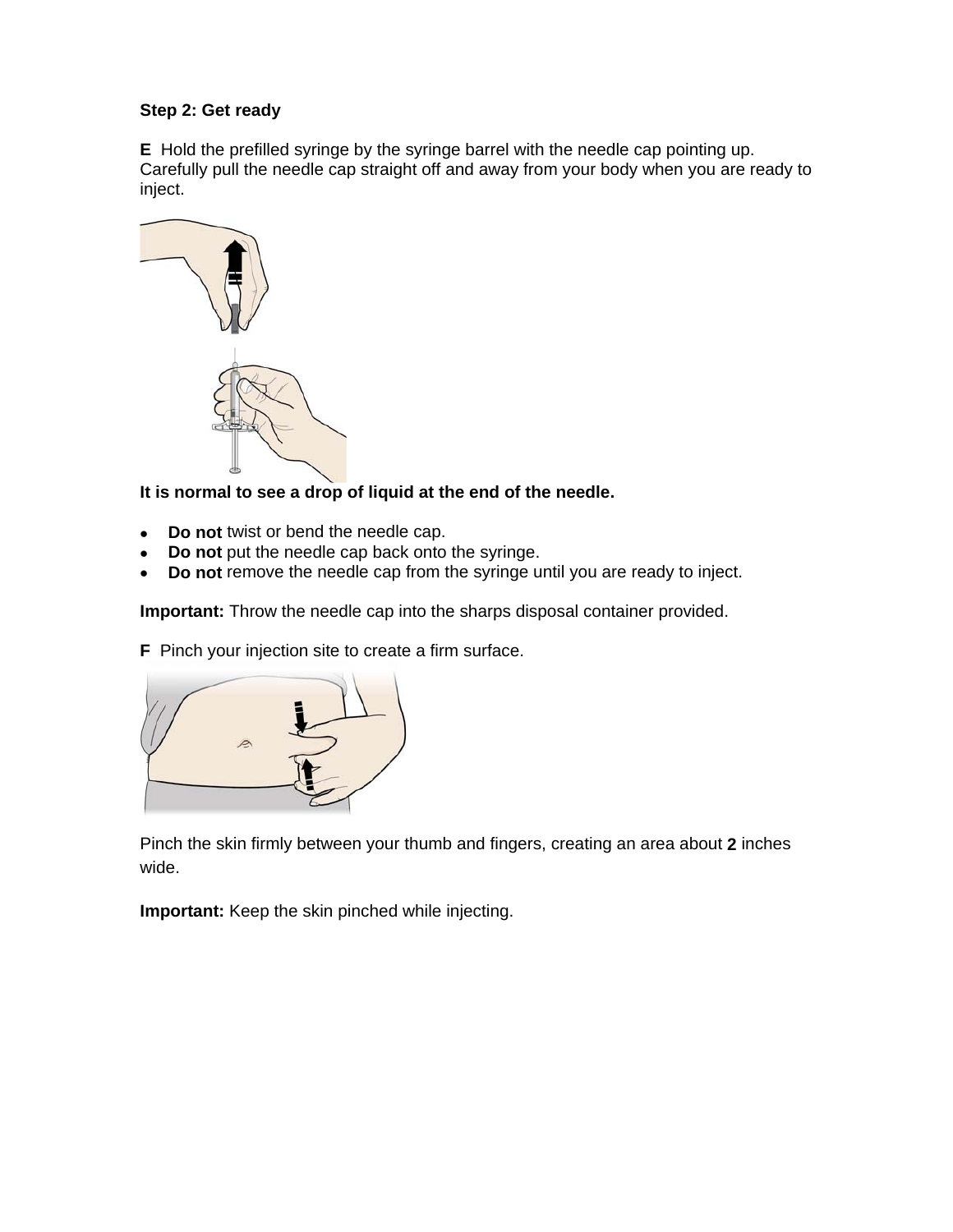# **Step 3: Inject**

**G** Hold the pinch. With the needle cap off, insert the syringe into your skin at 45 to 90 degrees.



**Do not** place your finger on the plunger rod while inserting the needle.

**H** Using slow and constant pressure, push the plunger rod all the way down until it reaches the bottom. **Do not** pull back the plunger rod while the needle is inserted.



**I** When done, release your thumb, and gently pull the syringe off of your skin.

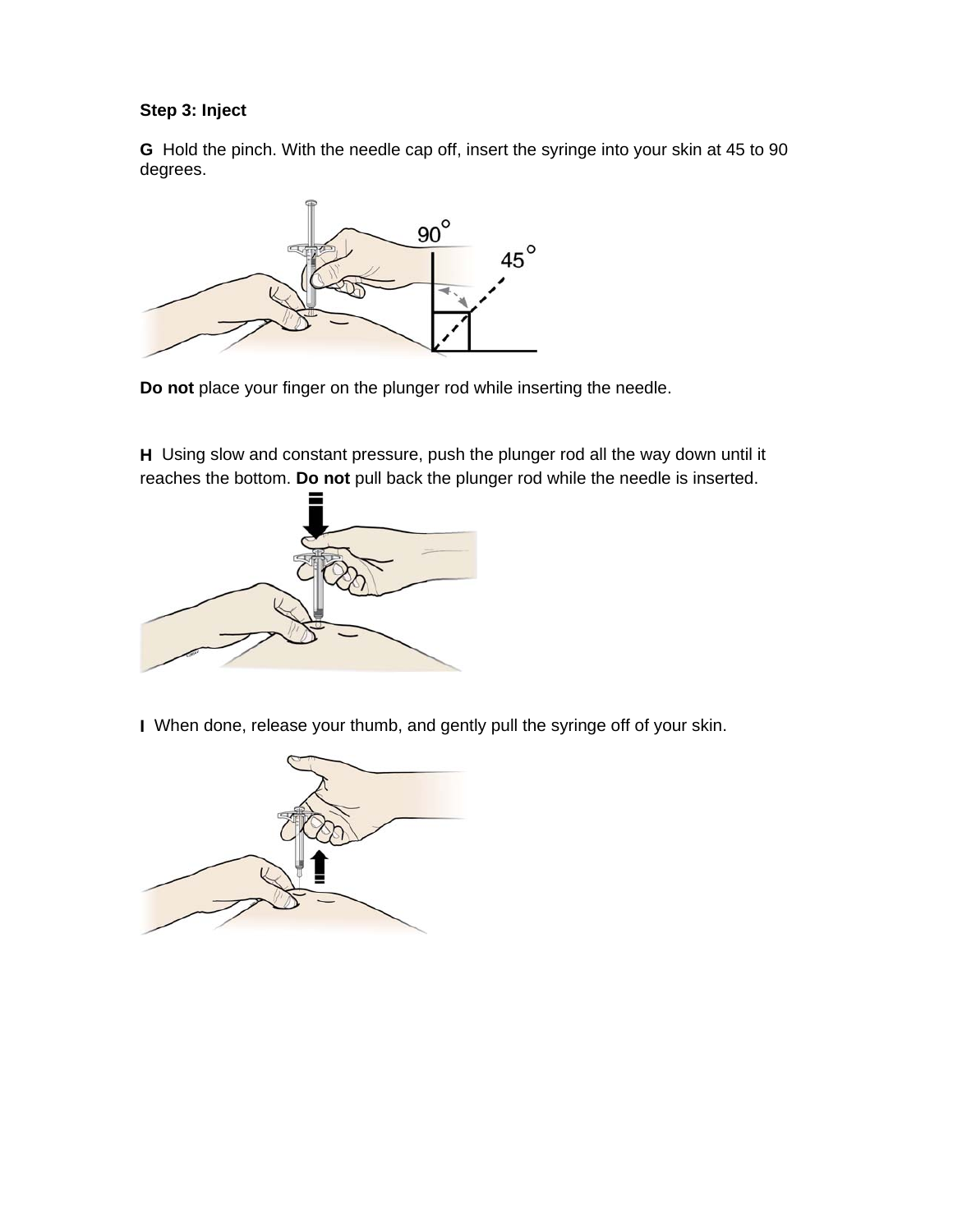# **Step 4: Finish**

**J** Discard (throw away) the used prefilled syringe and the needle cap. **Do not** use any medicine that is left in the used syringe.



- Put the used AMJEVITA prefilled syringe in an FDA-cleared sharps disposal container right away after use. **Do not** throw away (dispose of) the prefilled syringe in your household trash.
- If you do not have an FDA-cleared sharps disposal container, you may use a household container that is:
	- o made of a heavy-duty plastic,
	- o can be closed with a tight-fitting, puncture-resistant lid, without sharps being able to come out,
	- o upright and stable during use,
	- o leak-resistant, and
	- o properly labeled to warn of hazardous waste inside the container.
- When your sharps disposal container is almost full, you will need to follow your community guidelines for the right way to dispose of your sharps disposal container. There may be state or local laws about how you should throw away used needles and syringes. For more information about safe sharps disposal, and for specific information about sharps disposal in the state that you live in, go to the FDA's website at: http://www.fda.gov/safesharpsdisposal
- **Do not** reuse the syringe.
- **Do not** dispose of your used sharps disposal container in your household trash unless your community guidelines permit this. **Do not** recycle your used sharps disposal container.

**Important:** Always keep the sharps disposal container out of the reach of children.